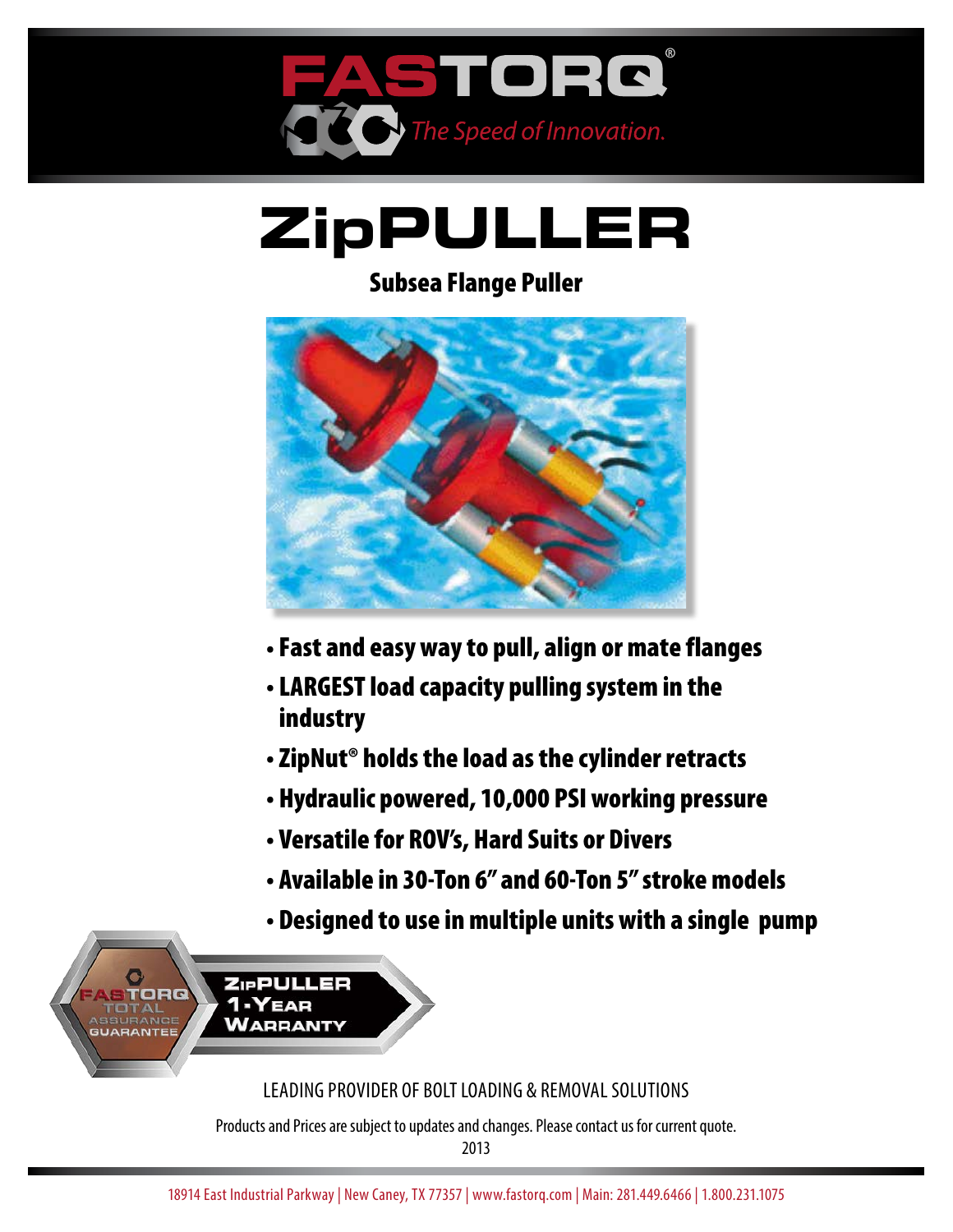### **ZipPULLER Subsea Hydraulic Flange Puller**



*Largest Load Capacity Pulling System on the Market*

#### Ideal for…

- Subsea flange pulling and alignment
- Heavy Equipment Positioning & Maneuvering

The largest load capacity pulling system on the market.

Versatility and a compact design allows the puller to fit a wide range of flange sizes.

The system utilizes a double acting hollow cylinder and a high tesile threaded draw bar, that passes through the hydraulic cylinder and the element to be pulled.

A multiple number of units can be used for desired load and a controlled, even pull.

#### Features & Benefits

- Full Automatic Operation the ZipNut® Double Zip® thread segments allow the puller to slide over the threaded rod during the retraction process, eliminating the time consuming task of tightening nuts and bolts
- All parts are stainless steel, nickel-plated or coated to provide corrosion protection
- Designed for use in multiple units with a single pump to provide uniform flange positioning
- •10,000 PSI working pressure
- Diver or remote operation
- ROV and Hardsuit compatible

#### FASTORQ® ZipPULLER Flange Pullers are available in TWO STANDARD MODELS

| <b>Model #FP3006Z104</b> | <b>30 Ton Capacity</b> | 6" Stroke |  |
|--------------------------|------------------------|-----------|--|
| <b>Model #FP6005Z114</b> | <b>60 Ton Capacity</b> | 5" Stroke |  |

*Custom Configurations Available*